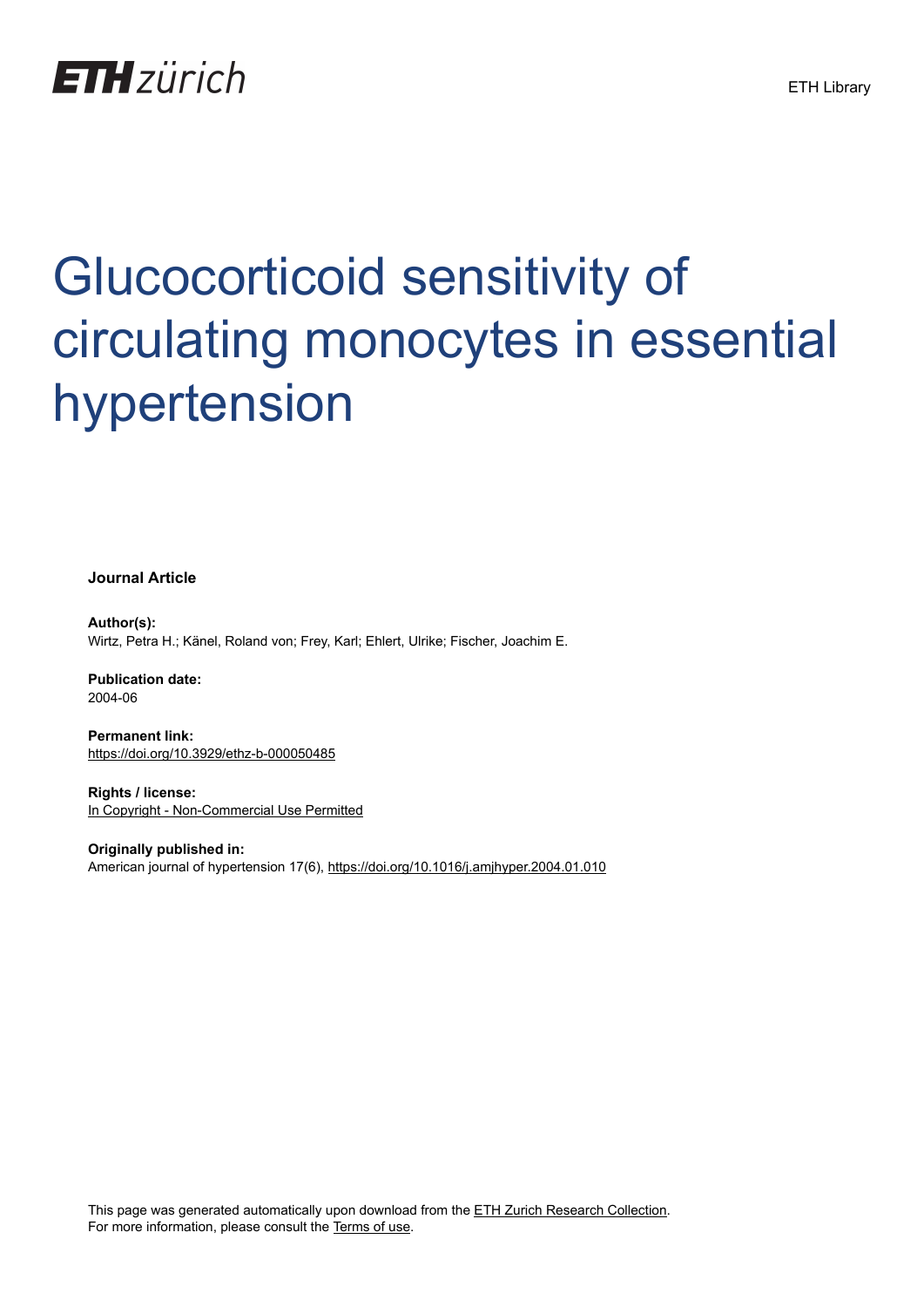# **Glucocorticoid Sensitivity of Circulating Monocytes in Essential Hypertension**

Petra H. Wirtz, Roland von Känel, Karl Frey, Ulrike Ehlert, and Joachim E. Fischer

**Background:** Essential hypertension ranks among the strongest cardiovascular risk factors. Cytokine production by monocytes plays a key role in atherosclerosis development and acute coronary syndromes. We investigated whether stimulated monocyte cytokine release and its inhibition by glucocorticoids would differ between hypertensive and normotensive subjects.

**Methods:** Study participants were 222 middle-aged male employees with industrial jobs. Following the criteria of the World Health Organization/International Society for Hypertension, 76 subjects were classified as being hypertensive (systolic blood pressure  $\geq 140$  mm Hg or diastolic blood pressure  $\geq 90$  mm Hg). In vitro monocyte tumor necrosis factor (TNF)- $\alpha$  release after lipopolysaccharide (LPS) stimulation was assessed with and without coincubation with incremental doses of dexamethasone. Monocyte glucocorticoid sensitivity was defined as the dexamethasone concentration inhibiting TNF- $\alpha$  release by 50%.

rimary hypertension ranks among the leading risk factors for vascular diseases.<sup>1,2</sup> The mechanisms that link hypertension with increased incidence of atherosclerosis are not fully understood.<sup>3,4</sup> Monocytes play a key role in the pathogenesis and progression of atherosclerosis[.5,6](#page-6-0) They secrete inflammatory cytokines that further promote inflammation in atherosclerotic lesions.<sup>5–8</sup> Elevated plasma levels of proinflammatory cytokines such as tumor necrosis factor (TNF)- $\alpha$  or interleukin (IL)-6 have been prospectively associated with increased cardiovascular risk in healthy individuals and in those with coronary artery disease. $9-11$  Although this has not been investigated prospectively, exaggerated monocyte proinflammatory cytokine release might account for heightened cardiovascular risk in hypertension.

**Results:** Hypertensive subjects showed 11% higher LPS-stimulated TNF- $\alpha$  release than normotensive subjects  $(F<sub>1.181</sub> = 5.21, P = .024)$ . In hypertensive subjects, monocyte glucocorticoid sensitivity was 21% lower than in normotensive subjects  $(F_{1,178} = 4.94, P = .027)$ , indicating that dexamethasone inhibited relatively less TNF- $\alpha$  release in hypertensive subjects. Results held significance when a set of classic cardiovascular risk factors was controlled for.

**Conclusion:** The findings suggest that proinflammatory activity of circulating monocytes is higher in hypertensive than in normotensive men, providing one potential pathway to explain the increased atherosclerotic risk with essential hypertension. Am J Hypertens 2004;17: 489–494 © 2004 American Journal of Hypertension, Ltd.

**Key Words:** Essential hypertension, glucocorticoid sensitivity, monocytes, cytokines, cardiovascular disease.

Regulatory processes in monocyte cytokine release entail stimulation of cytokine secretion as well as its inhibition. A potent stimulator of monocyte cytokine production is lipopolysaccharide (LPS), whereas glucocorticoids effectively down-regulate monocyte cytokine release. $12-14$ In a previous study LPS-stimulated monocyte cytokine release has been examined in 22 hypertensive patients. In that study, peripheral blood monocytes of patients with essential hypertension secreted more TNF- $\alpha$  and IL-1 $\beta$ but not more IL-6 in response to LPS than did monocytes from normotensive control subjects.<sup>15</sup> As a whole, there is a paucity of investigation concerning regulation of human monocyte activity in essential hypertension.<sup>15</sup> Moreover, despite the fact that excess cortisol is known to elevate blood pressure  $(BP)$ , <sup>16</sup> to the best of our knowledge,

Defense and Space Company, GmbH, Augsburg, Germany, and from the Swiss Federal Institute of Technology, Zurich, Switzerland.

Address correspondence and reprint requests to Dr. Joachim E. Fischer, Institute for Behavioral Sciences, Swiss Federal Institute of Technology, Turnerstrasse 1, CH-8092 Zurich, Switzerland; e-mail: fischer@ifv.gess.ethz.ch

Received August 6, 2003. First decision January 29, 2004. Accepted January 29, 2004.

From the Institute for Behavioral Sciences (PHW, RvK, KF, JEF), Swiss Federal Institute of Technology, Zurich, Switzerland and the Department of Clinical Psychology II (PHW, UE), University of Zurich, Zurich, Switzerland.

This work was supported by grants from the European Aeronautic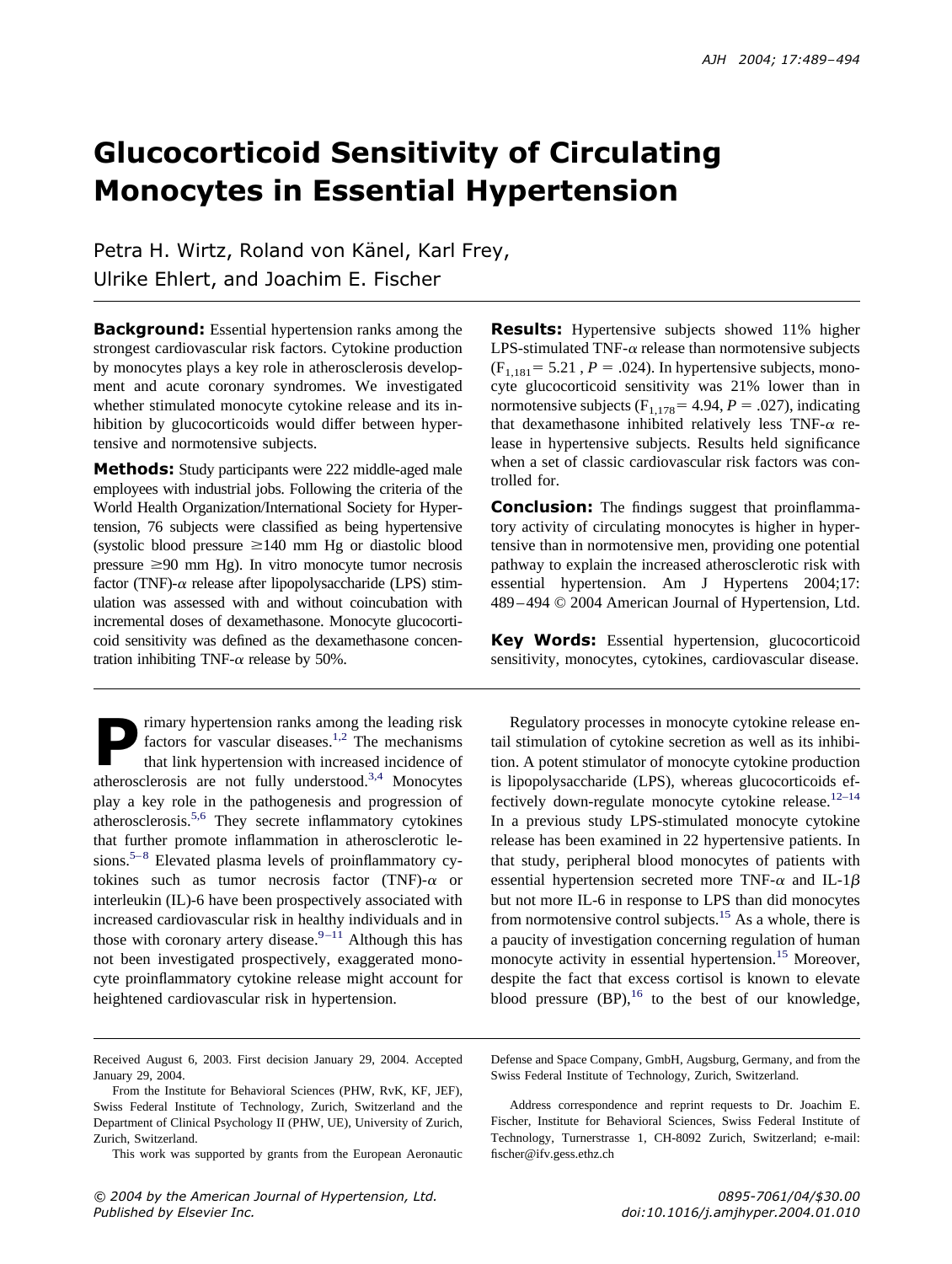|                                    | <b>Normotensive</b><br>$(n = 146)$ | <b>Hypertensive</b><br>$(n = 76)$ | P        |  |  |  |
|------------------------------------|------------------------------------|-----------------------------------|----------|--|--|--|
| Systolic BP (mm Hg)                | $124 \pm 0.67$                     | $146 \pm 1.8$                     | $<$ .001 |  |  |  |
| Diastolic BP (mm Hg)               | 77.1 $\pm$ 0.5                     | $92.0 \pm 1.2$                    | $<$ .001 |  |  |  |
| Age $(y)$                          | $37.9 \pm 0.7$                     | $45.2 \pm 0.9$                    | $<$ .001 |  |  |  |
| Body mass index ( $kg/m2$ )        | $25.66 \pm 0.2$                    | $27.5 \pm 0.4$                    | $<$ .001 |  |  |  |
| LDL/HDL ratio                      | $2.89 \pm 0.08$                    | $3.18 \pm 0.11$                   | .032     |  |  |  |
| Hemoglobin Alc $(\%)$              | $5.11 \pm 0.03$                    | $5.28 \pm 0.05$                   | .005     |  |  |  |
| Cigarettes/day                     | $6.6 \pm 0.8$                      | $5.2 \pm 1.2$                     | .331     |  |  |  |
| Unstimulated TNF- $\alpha$ (pg/mL) | $1.92 \pm 0.15$                    | $1.88 \pm 0.08$                   | .853     |  |  |  |
| Monocytes $(\times 10^5$ /mL)      | $5.95 \pm 0.14$                    | $5.83 \pm 0.18$                   | .605     |  |  |  |
| Urinary cortisol $(\mu g/L)$       | $41.9 \pm 2.1$                     | $46.9 \pm 5.4$                    | .306     |  |  |  |

<span id="page-2-0"></span>

|  |  |  |  | <b>Table 1.</b> Health factors of normotensive and hypertensive mer |  |  |  |  |
|--|--|--|--|---------------------------------------------------------------------|--|--|--|--|
|--|--|--|--|---------------------------------------------------------------------|--|--|--|--|

Values given are mean  $\pm$  SEM.

 $BP = blood pressure$ ;  $HDL = high-density lipoprotein cholesterol$ ; LDL  $= low-density lipoprotein cholesterol$ ; environtein cholesterol.

down-regulation of monocyte cytokine release by glucocorticoids has not been investigated in hypertensive subjects.

We thus wondered whether suppression of the monocyte proinflammatory response by glucocorticoids (ie, monocyte glucocorticoid sensitivity) would be altered in hypertensive compared with normotensive individuals. Such a difference might provide one biologic mechanism linking hypertension with the pathogenesis of atherosclerosis. Following previous methods, we assessed monocyte reactivity by means of measuring TNF- $\alpha$  in whole blood after LPS stimulation. $13,14$  We calculated the monocyte glucocorticoid sensitivity as the concentration of dexamethasone required to suppress LPS-stimulated TNF- $\alpha$ release by 50%.<sup>12,17,18</sup>

### **Methods Study Population**

The Institutional Review Board of the Swiss Federal Institute of Technology approved the study protocol and the process for obtaining informed consent. A representative sample of 647 men and women from a total of 1760 employees of an airplane manufacturing plant in Southern Germany were invited to participate in the study. Of these, 325 subjects (280 men and 45 women) volunteered to participate. Except for a slightly higher age, there were no baseline demographic differences between volunteers and nonparticipants (data not shown). For the present study, we considered only men to avoid hormonal confounding of inflammatory activity by oral contraceptives or by the female cycle. We excluded subjects who were on any antihypertensive medication (including  $\beta$ -blockers), hormone therapy, psychoactive drugs, or steroids. This procedure left 222 men, all of white ethnicity, whom we classified into hypertensive and normotensive individuals based on their BP following the World Health Organization/International Society for Hypertension definition (systolic BP  $\geq$ 140 mm Hg or diastolic BP  $\geq$ 90 mm Hg).<sup>19</sup> In the following sections, we present the comparisons be-

tween hypertensive ( $n = 76$ ) and normotensive ( $n = 146$ ) men. Table 1 lists characteristics of the study participants.

#### **Experimental Protocol**

All subjects completed an extensive questionnaire with respect to personal medical history, cardiovascular risk factors, intake of medications, and medical history of the participants' mother and father as previously described.<sup>20,21</sup> None of the individuals with hypertension were on any medication to reduce BP, and only two of the hypertensive subjects were aware of their condition. Thereafter, subjects had a 15-min rest period while sitting, followed by BP determination twice within 5 min using a mercury sphygmomanometer. All subjects also had their weight and height measured to compute the body mass index (BMI).

Within 3 weeks, all participants were rescheduled on a workday and 2 h after awakening (between 7:00 AM and 8:45 AM) for collection of a fasting blood sample. Assays were started within 5 min from blood collection in a cell culture facility adjacent to the blood collection room. For the TNF- $\alpha$  assay, blood was processed by standard techniques using cooled (4°C) citrated tubes. Urine collection for overnight cortisol secretion started at 9:00 PM the night before blood sampling, ending with the inclusion of the first void after awakening.<sup>22</sup>

#### **Glucocorticoid Sensitivity and Assay**

Monocytes are the main cytokine producing cells in LPSstimulated whole blood. $^{23}$  To assess glucocorticoid sensitivity of stimulated cytokine production, dexamethasone has been widely used.<sup>12,14,24</sup> Because of its association with atherosclerosis,<sup>5,25</sup> we chose to study TNF- $\alpha$  plasma concentrations. TNF- $\alpha$  plays a crucial role in the initial activation of inflammatory changes such as stimulation of C-reactive protein production by the liver, which is thought to sustain atherosclerosis development.<sup>6</sup>

The whole blood cell culture is an in vitro method to analyze cytokine secretion in a controlled environment as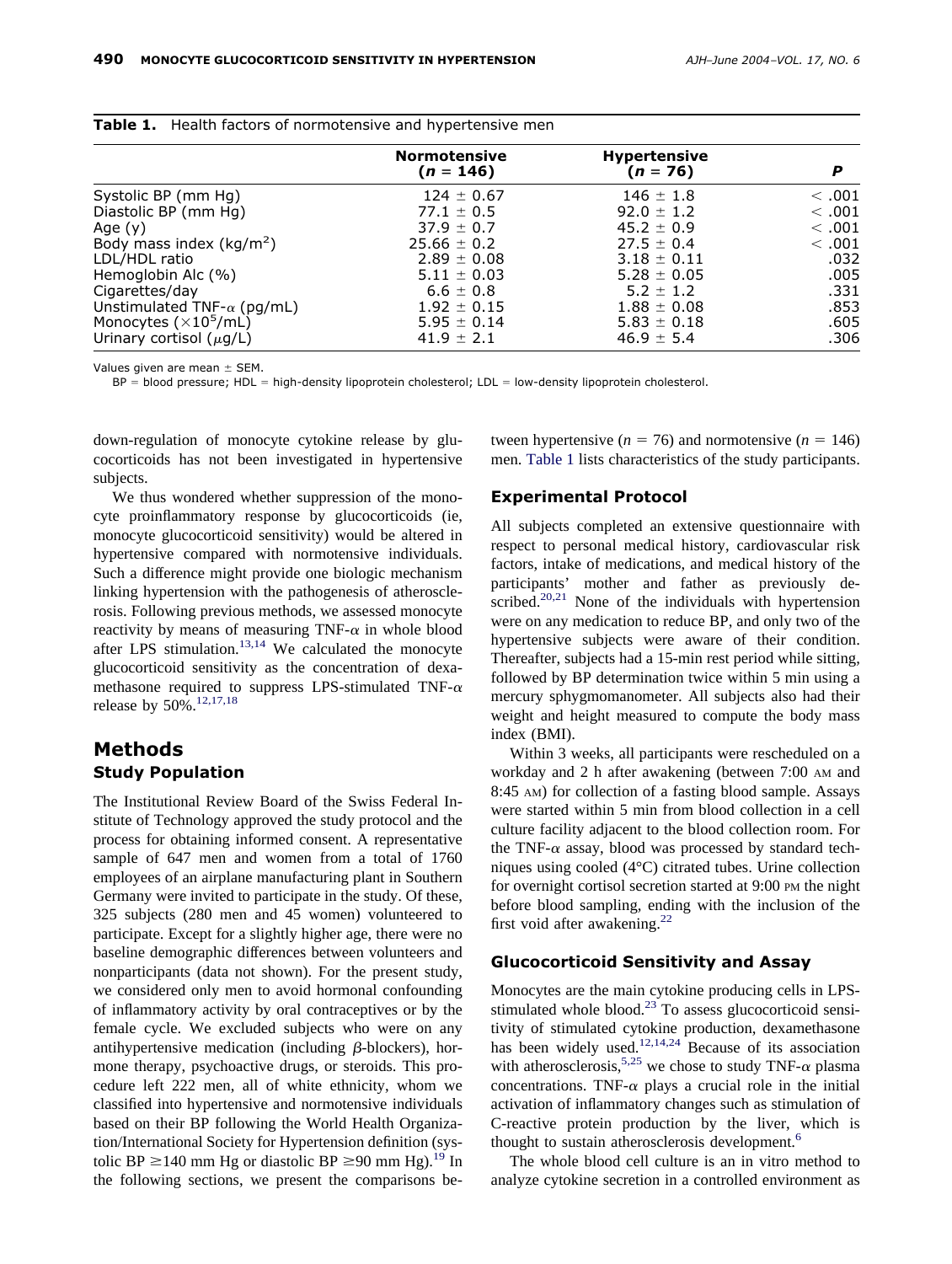well as to study the biologic effects of drugs on cytokine release  $^{26,27}$  $^{26,27}$  $^{26,27}$  The whole blood assay avoids possible biases through artificial stimulation of monocytes arising from preanalytical steps by mononuclear cell separation, and it also preserves the "natural environment" (including hormones) of cytokine producing cells. $27,28$ 

The basic principle of the glucocorticoid sensitivity assay is to use a stimulant for cytokine release coincubated with particular concentrations of a glucocorticoid. After a defined incubation period, the cytokine content of the supernatant is determined. If a stimulant such as LPS is used that predominantly activates monocytes, and if a cytokine such as TNF- $\alpha$  is assessed whose main source in LPS-stimulated whole blood is monocytes, one may be confident that the assay mainly reflects monocyte regulation.

The assay provides two major endpoints: a) the cytokine release in response to LPS (without glucocorticoid costimulation), and b) the estimated glucocorticoid concentration that would exactly inhibit 50% of the LPSstimulated cytokine release determined from (a). Measure (b) is independent from the absolute cytokine release, and it has been referred to as the  $IC_{50}$ , which is a singlemeasure index to describe the glucocorticoid sensitivity. To estimate  $IC_{50}$  values from the inhibition curve, we used a logistic function.

In detail, the method was as follows. Venous blood was collected in heparinized tubes, diluted 1:10 with saline. The blood was then incubated with LPS (*Escherichia coli,* 055:B5, no. L2880; Sigma-Aldrich Chemie GmbH, Steinheim, Germany) and five different concentrations of dexamethasone (no. D8893, Sigma-Aldrich Chemie), both dissolved in sterile saline solution (NaCl 0.9%, Fresenius Kabi, Stans, Switzerland), on a 24-well plate (no. 3047; Becton Dickinson, San Diego, CA). Diluted whole blood (400  $\mu$ L) was added to 50  $\mu$ L of LPS and to 50  $\mu$ L of various concentrations of dexamethasone. Final concentrations on the plate were 15 ng/mL LPS and 0,  $10^{-10}$ ,  $10^{-9}$ ,  $10^{-8}$ , and  $10^{-7}$  mol/L dexamethasone. After a 6-h incubation period at 37 $^{\circ}$ C in 5% CO<sub>2</sub>, plates were centrifuged for 10 min at 2000 *g* at  $4^{\circ}C$ .<sup>12,14</sup> The supernatant was collected and stored at  $-80^{\circ}$ C until assayed.

#### **Biochemical Analyses**

In vitro levels of TNF- $\alpha$  were determined using commercial ELISA kits (BD Pharmingen, San Diego, CA). A high-sensitivity assay was chosen to measure in vivo plasma levels of TNF- $\alpha$  (ELISA; Quantikine HS, R&D Systems Europe, Abington, UK). Low-density lipoprotein (LDL) cholesterol, high-density lipoprotein (HDL) cholesterol, hemoglobin A1c (HbA1c), and urinary cortisol were determined by a commercial laboratory (Synlab, Augsburg, Germany) by means of standard procedures. Monocyte counts were determined from EDTA samples within 3 h from blood sampling using the SE-9000 cell counter (Sysmex, Norderstedt, Germany).

#### **Statistical Analyses**

All calculations were performed using SPSS version 10.0 (SPSS, Chicago, IL) and Curve Expert version 1.3 software packages (Shareware, Daniel Hyams, Starkville, MS). Data are presented as mean  $\pm$  SEM. Results were considered statistically significant at the level of  $P < .05$ , and all tests were two-tailed. In case of missing data, cases were excluded listwise. Across the two subject groups, univariate analyses of variance (ANOVAs) were calculated for health factors [\(Table 1\)](#page-2-0). Univariate analyses of covariance were computed for LPS-stimulated cytokine production, and  $IC_{50}$  values with the following established cardiovascular risk factors as covariates: age, BMI, HbA1c, LDL/HDL ratio, systolic BP, diastolic BP, and the number of cigarettes smoked per day. The rationale for including these parameters in statistical analyses was to assess group differences independently of other established cardiovascular risk factors aside from hypertension. Because monocytes are the main source of cytokine production upon stimulation with LPS, whole blood cytokine production was corrected for the monocyte count.<sup>12</sup> In contrast, we did not correct basal TNF- $\alpha$  levels for monocyte count, as basal TNF- $\alpha$  levels likely originate from different kinds of cells and not only from circulating monocytes.

# **Results Cardiovascular Risk Factors and Health Factors**

[Table 1](#page-2-0) shows that hypertensive subjects were older and that they had higher BMI, HbA1c, and LDL/HDL ratio than normotensive subjects. Parents of subjects with hypertension had more often experienced cardiovascular events (number of myocardial infarctions and strokes combined) than parents of subjects with normal BP (odds ratio  $[OR] = 2.0, 95\%$  confidence interval  $[CI] = 1.1$  to 3.8,  $P = .028$ ). To ascertain that this effect was not confounded by the age of the study participants, we conducted multivariable logistic regression analysis on the most prominent effect, the difference in reporting that the participant's mother had experienced a stroke. After controlling for the participants' age, individuals with high BP at examination reported significantly more often that their mother had experienced stroke than individuals with normal BP (adjusted OR = 7.5, 95% CI = 1.4 to 40,  $P =$ .018).

In subsequent analyses, we controlled for all cardiovascular risk factors to rule out their influences on the observed dependent variables. Of note,  $TNF-\alpha$  was not different between normotensive and hypertensive individuals, and neither was there a significant correlation between systolic BP  $(r = -0.01, P = .91)$  and diastolic BP  $(r = 0.04, P = .59)$  with basal TNF- $\alpha$  in vivo. We found similar overnight urinary cortisol excretion in hypertensive and normotensive individuals, which may indicate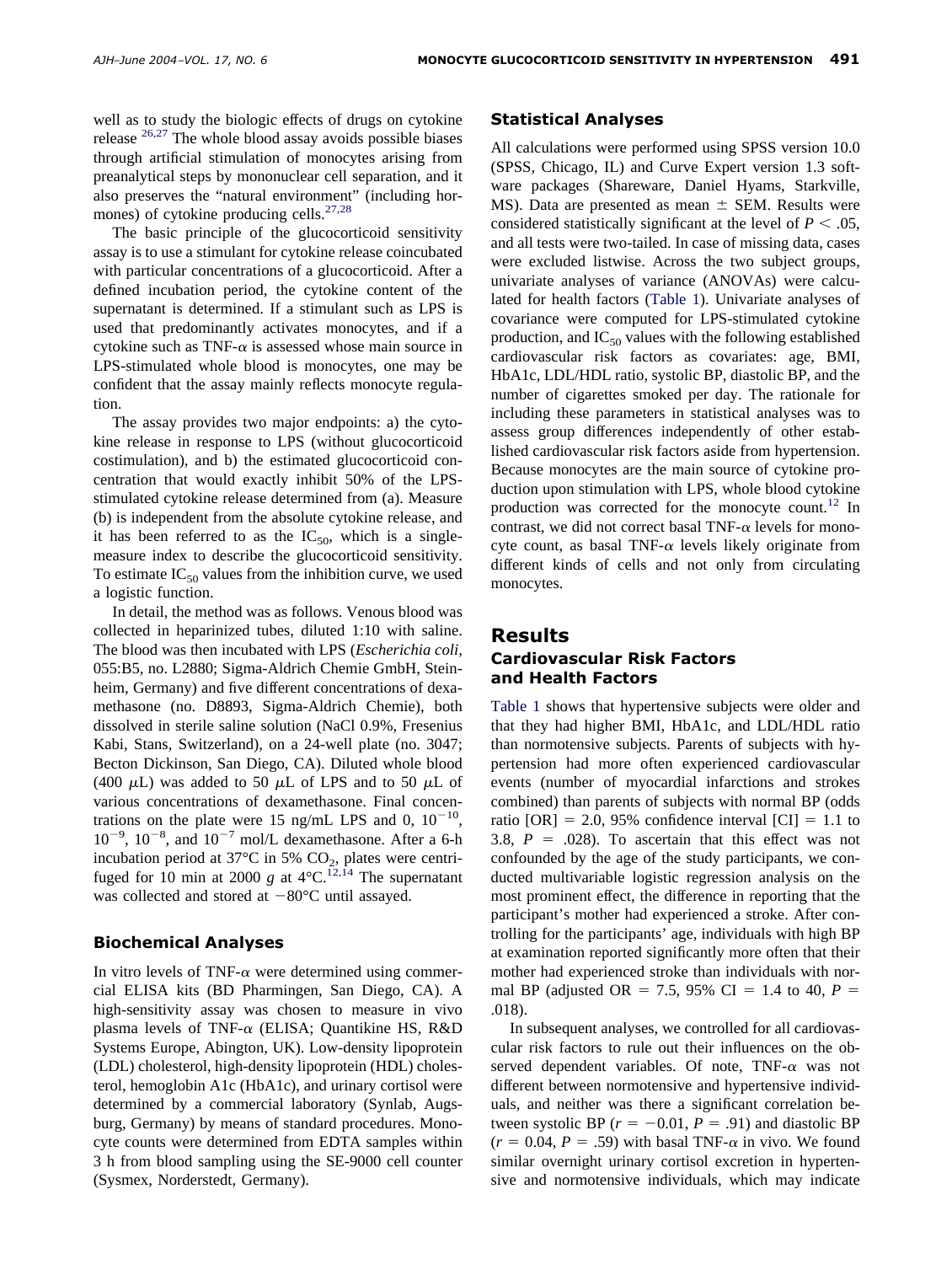

**FIG. 1.** Lipopolysaccharide (LPS)–stimulated release of tumor necrosis factor (TNF)- $\alpha$  in hypertensive compared with normotensive men (mean  $\pm$  SEM). Hypertensive men had higher LPS-stimulated cytokine release than did normotensive men.  $*P = .024$ .

that subjects with differential LPS stimulation of TNF- $\alpha$ had equal activity of the hypothalamus–pituitary–adrenal axis.

#### **Stimulation of Cytokine Production**

There was no significant association of systolic BP (*r*  $-0.04$ ,  $P = .60$ ) or of diastolic BP ( $r = -0.02$ ,  $P = .82$ ) with change scores of TNF- $\alpha$  from baseline to LPS stimulation. After the absolute monocyte count and previously mentioned cardiovascular risk factors were taken into account, hypertensive subjects showed higher LPS-stimulated TNF- $\alpha$  release in vitro than normotensive subjects  $(F_{1,181} = 5.21, P = .024; Fig. 1)$ . The absolute difference was about 11%.

#### **Glucocorticoid Sensitivity of Cytokine Release**

Crude correlation analyses showed positive relationships between the  $IC_{50}$  and BP that reached significance for systolic BP  $(r = 0.14, P = .044)$  but not for diastolic BP  $(r = 0.11, P = .125)$ . After controlling for the set of cardiovascular risk factors, hypertensive subjects had higher IC<sub>50</sub> of TNF- $\alpha$  than normotensive subjects (F<sub>1,178</sub>= 4.94,  $P = .027$ ; Fig. 2). The absolute difference was about 21%. In other words, more dexamethasone was required to suppress TNF- $\alpha$  secretion in response to the same amount of LPS in hypertensive compared with normotensive individuals. This finding suggests that hypertensive men had lower monocyte glucocorticoid sensitivity than normotensive men.

# **Discussion**

The main finding of our study is that monocytes of hypertensive men required larger quantities of dexamethasone to inhibit LPS-stimulated release of TNF- $\alpha$  than did monocytes of normotensive men. In addition, LPS-stimulated TNF- $\alpha$  release per cell without glucocorticoid inhi-



**FIG. 2.** Glucocorticoid sensitivity of lipopolysaccharide (LPS)–stimulated release of tumor necrosis factor (TNF)- $\alpha$  between groups. The  $IC_{50}$  is inversely related to glucocorticoid sensitivity; ie, higher IC<sub>50</sub> indicates lower glucocorticoid sensitivity and vice versa. Hypertensive subjects required relatively more dexamethasone to suppress LPS-stimulated TNF- $\alpha$  secretion than normotensive subjects (\**P* .027). In other words, monocytes of hypertensive men were less sensitive to dexamethasone suppression than monocytes of normotensive men.

bition was significantly higher in subjects with hypertension. Despite the observation that plasma levels of unstimulated TNF- $\alpha$  were not different between hypertensive and normotensive subjects, our findings suggest higher pro-inflammatory activity in blood monocytes of hypertensive men. This possibility is even stronger given that we controlled for classic cardiovascular risk factors, which were relatively more prominent in the hypertensive subjects.

What are the potential clinical implications of these findings and how do they compare with the literature? Our results indicate that the proinflammatory response of monocytes to an equal amount of LPS is higher in hypertensive than in normotensive men. Atherosclerosis is largely an inflammatory disease<sup>5</sup> in which TNF- $\alpha$  production by monocytes and macrophages plays a central role.<sup>29</sup> Although this has not been proved, several lines of evidence point to the possibility that hypertension is a contributor to the inflammatory response of the vessel wall. $30$ Based on our findings, any LPS-like danger signal (such as one related to infection or to cellular stress) might elicit relatively more proinflammatory cytokine production in hypertensive men, thereby promoting atherosclerosis. Such reasoning is in line with epidemiologic data supporting the notion that elevated plasma levels of TNF- $\alpha$  increase the risk of coronary artery disease in nonhypertensive populations.<sup>10,11,25</sup> It must be emphasized, however, that our study was cross-sectional. We thus are unable to make the distinction whether hypertension causes an increase in cytokines and thereby atherosclerosis or whether atherosclerosis as a result, for example, of increased shear forces to the endothelium causing increased cytokine production. Prospectively designed studies are necessary to address this important issue.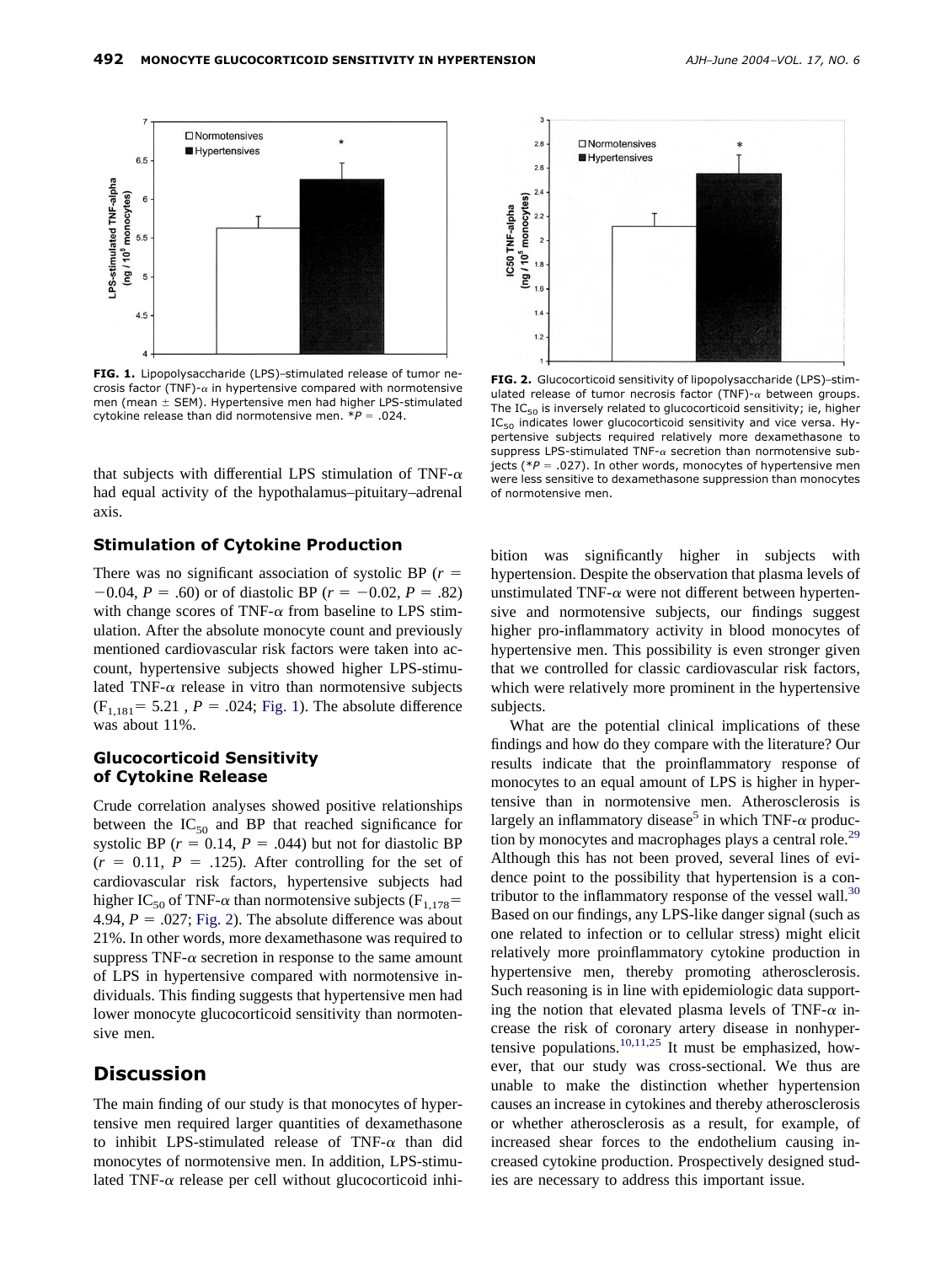<span id="page-5-0"></span>Our observation corroborates a previous study that found increased monocyte TNF- $\alpha$  and IL-1 $\beta$  release after LPS stimulation in hypertensive subjects.<sup>15</sup> Like our study, that study was unable to resolve the issue of whether preactivated monocytes in hypertensive individuals are an epiphenomenon or a causal factor triggering hypertension or atherosclerosis or both. In another study, hypertensive persons showed increased IL-1 $\beta$  secretion after LPS stimulation, whereas TNF- $\alpha$  production capacity of monocytes was decreased.<sup>31</sup> The investigators explained this discrepancy by a differential regulation in the synthesis of the two cytokines.

To the best of our knowledge, impaired glucocorticoid sensitivity of LPS-stimulated monocyte cytokine release in hypertensive individuals has not previously been reported. We offer two possible biologic mechanisms that might underlie the impaired ability of dexamethasone to down-regulate LPS-stimulated TNF- $\alpha$  release in monocytes of hypertensive persons. First, a population-based study found that hypertensive men had higher morning plasma cortisol levels than normotensive men.<sup>32</sup> Although our hypertensive and normotensive subjects had similar overnight cortisol excretion, we cannot exclude the possibility of intermittent peaks of exaggerated cortisol secretion among hypertensive persons, perhaps resulting in down-regulation of their glucocorticoid receptors.<sup>33,34</sup> Second, cortisol binding to glucocorticoid receptors is impaired in hypertensive persons,  $35$  rendering a possible explanation for the observed blunted glucocorticoid sensitivity in our hypertensive subjects.<sup>34</sup>

Similar to our study, three previous studies found no differences in unstimulated (ie, basal) plasma TNF- $\alpha$  between hypertensive and normotensive subjects.<sup>31,36,37</sup> One possible explanation for unchanged basal TNF- $\alpha$  among hypertensive and normotensive subjects concurrent with exaggerated LPS-stimulated TNF- $\alpha$  release in hypertensive persons might relate to the stage of the hypertensive disease. Indeed, one study found slightly increased basal TNF- $\alpha$  only in hypertensive subjects with chronic renal failure as opposed to subjects having uncomplicated hypertension and normotensive control subjects.<sup>37</sup> Unfortunately, we did not assess renal function; we assume, however, that the vast majority of our middle-aged subjects had not yet developed hypertensive organ damage.

Aside from the cross-sectional nature of our study, which does not allow us to interpret the direction of the hypertension–cytokine–atherosclerosis link, three other limitations need to be addressed. First, our screening procedure to track subjects with clinical hypertension might embed a recruitment bias because we measured BP on one occasion only. Also, our study lacked a systematic assessment of end-organ damage, and the collection of health variables (including use of antihypertensive medication) was by subjects' self-report. Nonetheless, despite this seemingly unsophisticated BP assessment, hypertensive subjects reported significantly more often having a parent

who had experienced a major cardiovascular event, for which hypertension is a strong risk factor, than did subjects who were normotensive. This may suggest that our categorization of individuals in hypertensive and normotensive subjects was not too simplistic. Second, our investigation focused on a working male population and our findings may not be generalizable to women, clinical populations, and individuals with overt vascular disease. Third, the observed differences in monocyte proinflammatory activity between hypertensive and normotensive men were small. Only the longitudinal follow-up of our cohort, linking glucocorticoid sensitivity with cardiovascular endpoints, will show whether these differences are of clinical relevance.

In the meantime, the concept of allostasis and allostatic load may help to put our findings in a clinical perspective. Allostasis refers to physiologic adaptation to environmental challenges, and allostatic load designates health burden as a consequence of inefficient allostasis.<sup>38</sup> Increase in BP can be understood as an adaptive effort mediated by the hypothalamus–pituitary–adrenal axis and the sympathetic nervous system, to meet physiologic demands imposed, for example, by the work environment.<sup>39</sup> Exposure to hypertension often persists for many years before the condition is brought to medical attention and treatment. Numerous accompanying events stimulating monocytes might, on each occasion, result in a slightly more pronounced inflammatory response. This, in turn, may increase the likelihood that other physiologic processes such as glucose hemostasis or lipid metabolism may become deviant from the physiologic equilibrium. Such deviations across multiple physiologic systems are characteristic for the early stages of allostatic load, prediciting biologic morbidity and mortality later on in life.<sup>40</sup>

In summary, our data suggest that middle-aged hypertensive men show reduced responsiveness of monocytes to glucocorticoids, implying relatively sustained cytokine production once monocytes have encountered a stressful stimulus. Such an exaggerated reactivity of monocytes to external stimuli and diminished curtailing of monocyte proinflammatory responses by glucocorticoids might represent mechanisms linking hypertension with poor cardiovascular outcome. The clinical implications of our observations in health and in cardiovascular disease remain to be demonstrated.

# **References**

- 1. Simon A, Levenson J: Stratification of vascular risk in hypertension and therapeutic perspective. Am J Hypertens 1995;8(Suppl):45S– 48S.
- 2. Violi F, Criqui M, Longoni A, Castiglioni C: Relation between risk factors and cardiovascular complications in patients with peripheral vascular disease. Results from the A.D.E.P. study. Atherosclerosis 1996;120:25–35.